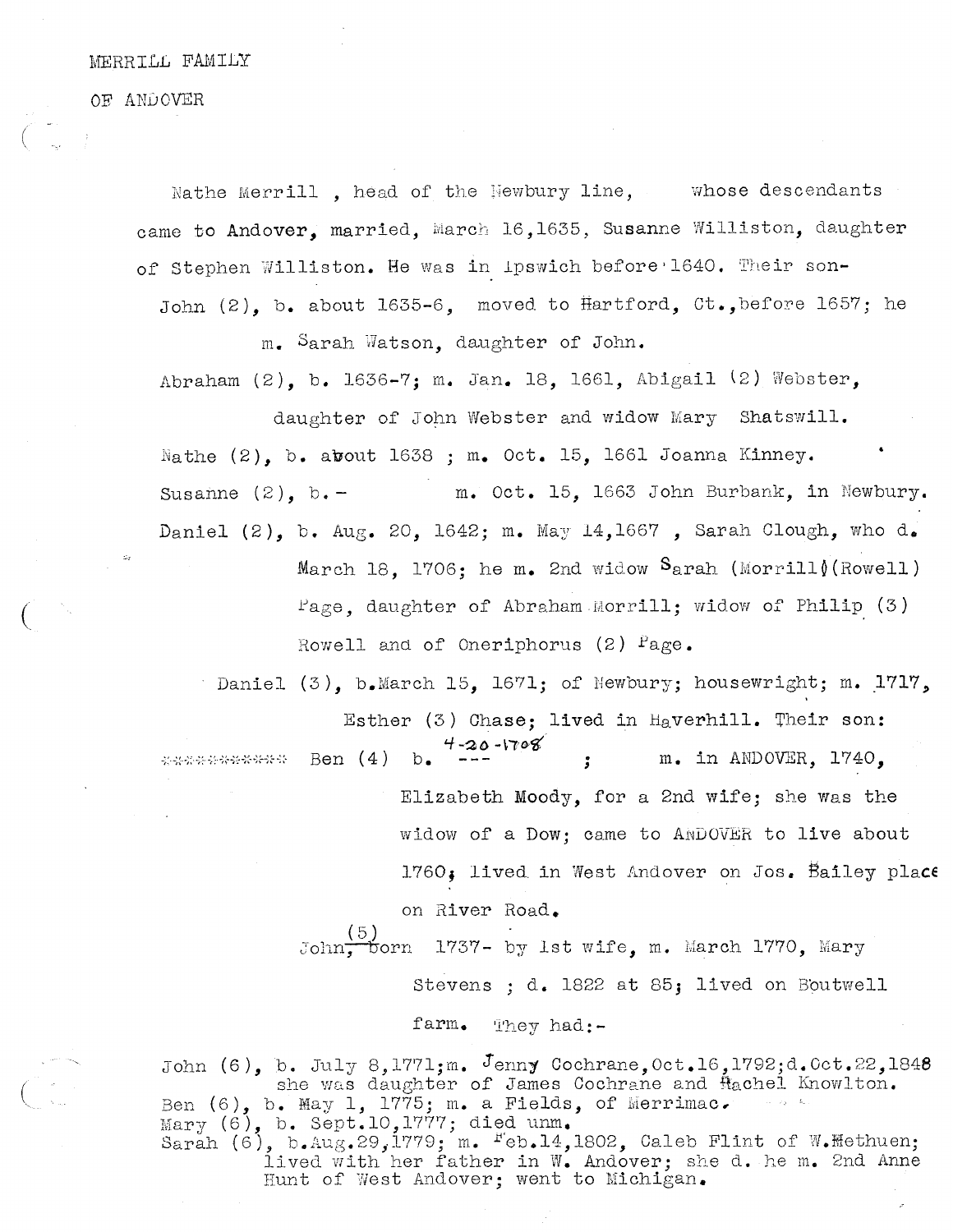Children of John  $(5)$  Merrill and Mary Stevens,  $($  cont.) Elizabeth  $(6)$ , b. Aug. 5, 1781; published to Joseph Richardson, of Harris<sup>1</sup> Ferry estate, Sept. 1806. Daniel (6) not recorded here. --Ben (4) Merrill( Dan $(3)$  (2)  $\text{Match}(1)$  and 2nd wife, Elizabeth Moedy, had: Enoch  $(5)$ , b. 1743; in Andbver; m. June 5, 1778, Martha Wood, dau.  $\check{\mathcal{C}}$ of John Wood; he d. 1825; was a farmer; built home on cor.<br>opposite Sam Boutwell after he left  $B_6$ iley place on River<br>Road; went to Norway, Me. 1802 and d. there; Martha died opposite Sam Boutwell after he left  $B_9$ iley place on River Jo <sup>3</sup> -5 years earlier than Enoch. Mary  $(5)$ , b. in Andover; m. Simeon Merrill of Newbury, Elizabeth  $(5)$ , b.  $\qquad \qquad ;$  m. John Hardy, Nov. 19. 1789; no ch. gave estate to Boutwell, a nephew of her husband. (Thomas  $(5)$ , b. - m. Lydia Abbott,May 4, 1779, probably son Abigail (5),  $b.$  –  $\ldots$ , m. Abiel Colburn, Jan. 31, 1782. Ben (5) b.  $\sim$  moved to New Hampshire ; had ch. Edmond  $(5)$ , b. - ; went to  $\frac{1}{10}$  went to  $\frac{1}{10}$  went to  $\frac{1}{10}$  and  $\frac{1}{10}$ . Enoch (5) Merrill(Ben(4) Dan(3) (2) wathe(1) and Martha Wood, had:-Edmond  $(6)$ , b. Feb. 4, 1779; m. Betsy Bancroft in Malden; went to Nor $w$ a $y,$ Me. Enoch  $(6)$ , b.Oct.22,1780; m. Catherine Robinson; went to Norway, Me. Patty (6) (or MARTHA) b. Aug. 7,1782; m. Nath'l Willett of Norway.Me. b. Feb. 4, 1779; m. Betsy Bancroft in Malden; went to Nor<br>wat, Me.<br>b.Oct.22,1780; m. Catherine Robinson; went to Norway, Me.<br>or MARTHA) b. Aug. 7,1782; m. Math'l Willett of Norway, Me.<br>b. Apr. 17,1784; m. Sarah Trow, dau.

Hannah Dodge of West Andover, Oct.18,1810; she b. in Beverly, May 15, 1783; came to Andover, 1797; lived in West Andover;

Daniel  $(6)$ , b. Apr. 17,1784; m. Sarah Trow, dau. of John Trow and

Barker's, where father-in-law Trow once lived; across to Joshua Phelps, next and then to Bodwell place in Methuen; abshua rheips, hext and then to podwell place in methuen;<br>after a short stay at Dr. Sargent's in South <del>Lawrence,1864.</del>

—2--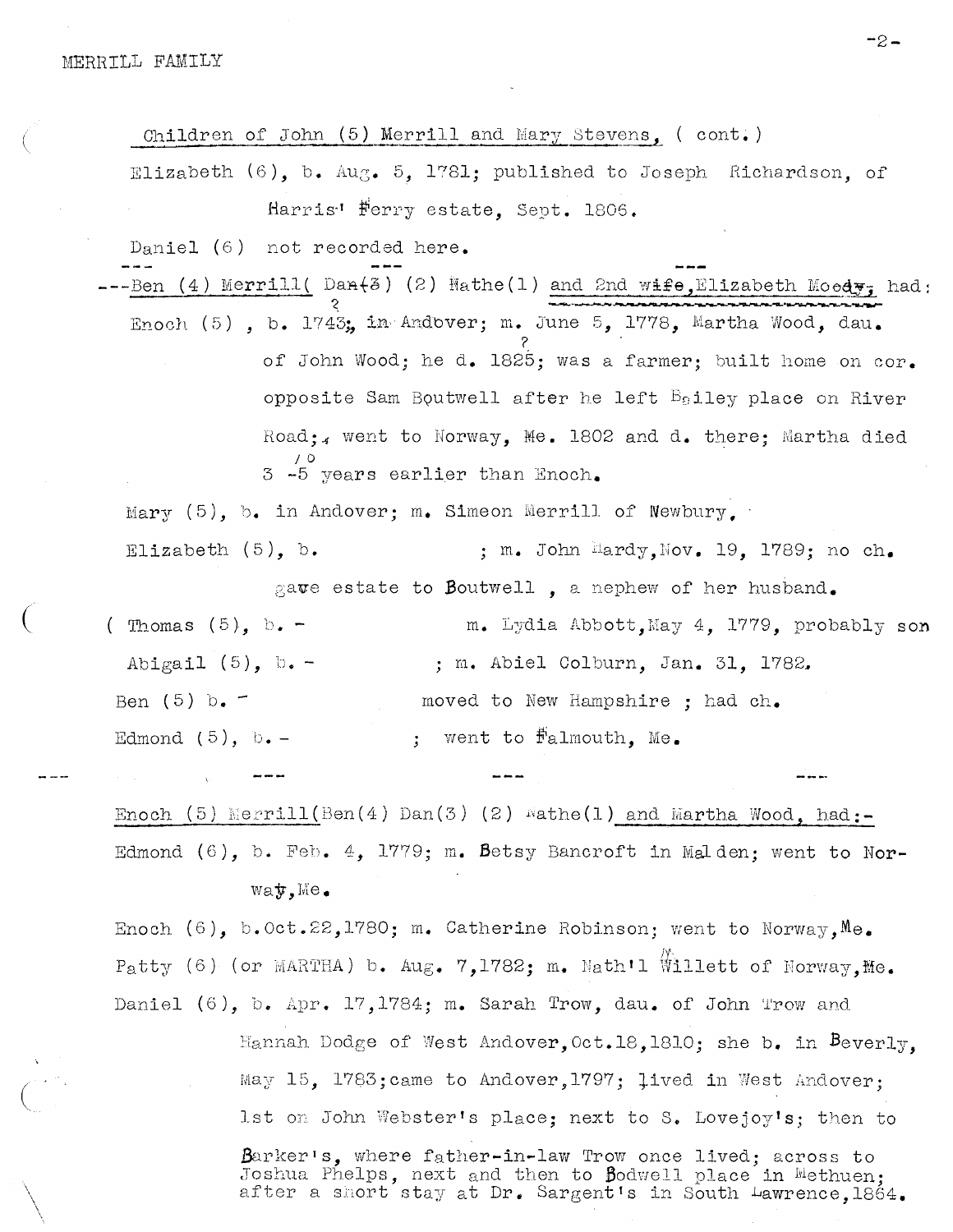Children of Enoch  $(5)$  Merrill and Martha Wood. ( cont.)

Polly (6), b. 1787- July 28; m. Eben Bancroft of Lynnfield; went to Norwap, Me.

Abigail (6), b. Nov. 6, 1789; m. Lewis Hutchinson of Norway, Me., went to Albany. Me., and Milan. N.H.

Rebecca (6), b. April 9, 1792; m. Simeon Rowe of Norway, Me.;d.in Woodstock Betsy (6) b. about 1790; m. Ben Flint, of Norway, Me.; to Milan.N. $\overline{H_{\bullet}}$ John  $(6)$ , b. July 13, 1795; m. Margery -- of Norway, Me.; died soon; he m. 2nd,Sophronia Waterhouse , widow of an uncle of Squire

hazen of ANDOVER; ( John her 3rd husband).

Sarah  $(6)$ , b.  $-$  m. William Rowe, of Woodstock, Me., brother of Simeon, above,

Edmond (6) Messer (Enoch(5)Ben(4)Dan(3)(2)Nathe(1) and Eetsy Bancroft,had:-Edmond (7) Sam (7)

```
W111iam (7)
Betsy (7) ; m. Andrew Case
Eliza (7) ; n_{o} Levi Whitcomb.
Martha (7) ; m. a Mr. Coolidge; moved to Ill.
```
dames (7) Henry (7) daughter -  $d.y$ .

Enoch (6) Messer (Enoch(5)Ben(4)Dan(3)(2) athe(1) and Catherine Robinson.

```
Eunice (7) ; unm.; in Portland.
Enoch (7)
Ezra (7)Rohirson(7)
Eli (7)
Catherine (7) ; m. John Bancroft, Sr., her cousin,
```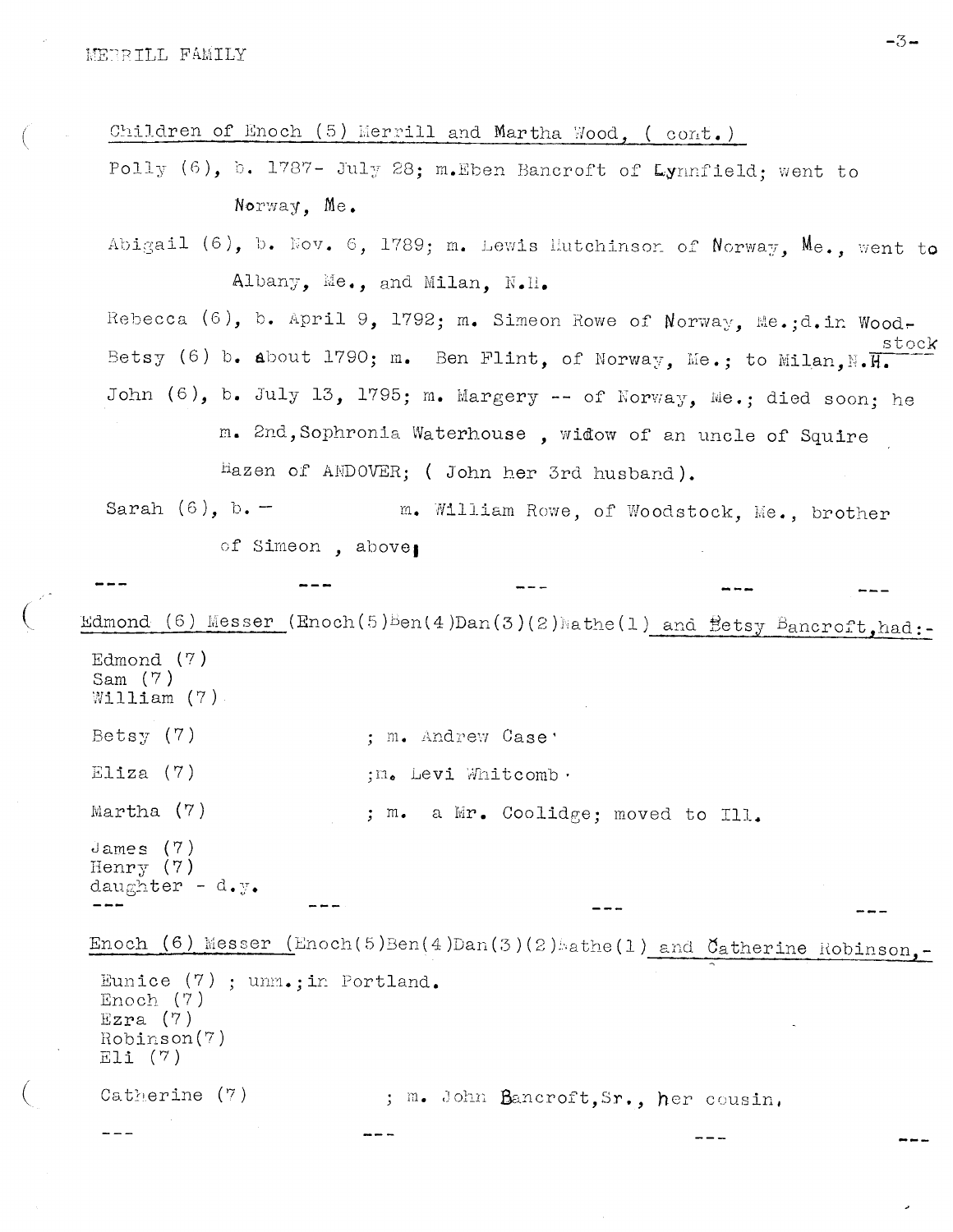Enoch (5)Merrill (cont ((fen(4)Dan(3)(2) wathe(1) and Martha Wood; ---Daniel  $(6)$ , b. April 17, 1784;m. Sarah Trow, day, of John Trow and Hannah Dodge; of West Andover; b. in Beverly, May 15, 1783; lived on the John Webster place; had:-Sara (17), b. on S. Lovejoy place.<br>Harriet (7), b. on Joshua Phelps place.<br>Daniel (7), b. 1812; m. Martha Emerson of Salem, N.H. dau. Sam Emerson and a Miss Morse: had:- $M$ artha  $(8)$ Louisa ( $\circledast$ ),  $\circledast$  m. James Urquhart of Nova Scotia.<br>
Haura Amanda ( $\circledast$ ) m. Parker Waldo.<br>
Sarah Elizabeth ( $\circledast$ ), m. Newell Leach of Liethuen. Geo. Edward killed in Army, Rebecca Frances  $(8)$  unm. Sarah  $(7)$  b. 1816 : unm. Harriet  $(7)$ , b. 1819; unm. ; m. Susan Frye;-Polly Ann(8), b.1829, d.y.;  $John(7)$  $-- Jophn(8)$ , b. Bec.29, 1831. ----- $Polly(6)$  Merrill (Enoch(5)Ben(4)Dan(3)(2)Mathe(1) and Eben Bancroft, had:-Eben  $(7)$  $Daniel(7)$  $John (7) -$ ; lived in Norway, Me. Mary  $(?)$ ,  $-$ ; m. Charles Bisby ; went to Waterford, Me. Martha  $(7)$  — ;m. John Merrill, son of Enoch but no kin: went to Fall River; Boston; died there.  $Elvira (7)$ d. unm. Eunice  $(7)$ d. unm.  $\text{Abigall}(6)$  Merrill (Enoch(5) Ben(4) Dan(3)(2) Mathe(1) and Lewis Hutchinson:-Daniel  $(7)$ Alvira (7) d.y. Alma $(7)$  $F$ reeman $(7)$ Angelina (7), ; m. her cousin, Stephen Merrill. Arvila (7) ; m. a Ailan, N.H. man. Betsy (6) Merrill(Enoch(5)Ben(4)Dan(3)(2)  $\kappa$ athe(1) and Ben Flint, had:-Ben (7)  $; m.$  $\texttt{Elizabeth}(7),$ ; m. Freeman Hutchinson, her uncle's son, ; d. unm. Philomela (7) Maria  $(7)$  $\frac{1}{2}$  m.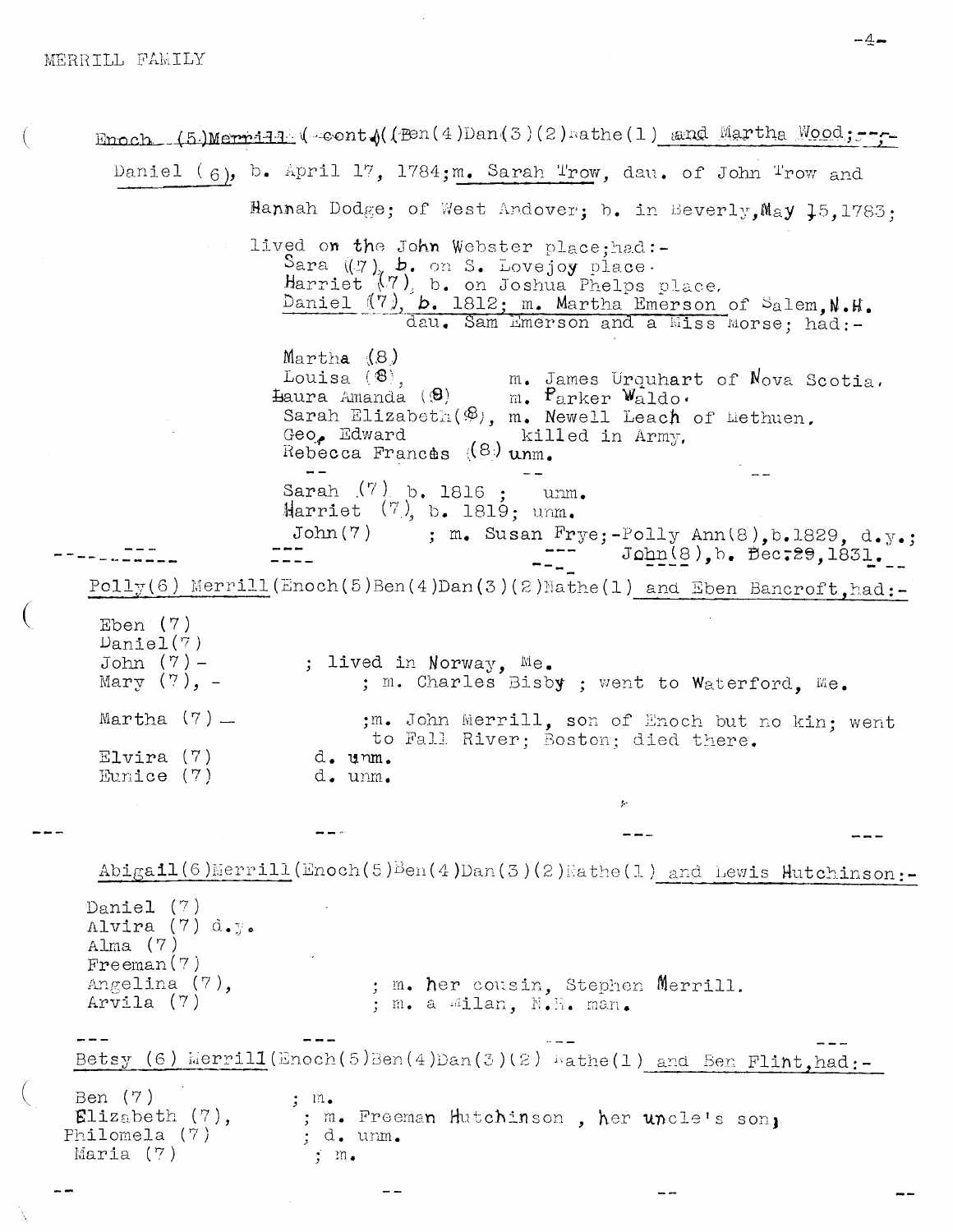Rebecca (6)Merrill(Enoch(5)Ben(4)Dan(3)(2)Mathe(1) and Simeon Rowe, had:-Merrill  $(7)$ <br>Judith $(7)$  - $\cdot$  m. a Rowe ( no kin). Harriet  $(7)$   $\qquad \qquad ;$  m. a Merrill of Woodstock, John (6) Merrill(Enoch(5)Ben(4)Dan(3)(2) Nathe(1) and wife Margery, had:- $2nd - Sobhronia$ Jane (7)  $\frac{1}{2}$  son (7) d.y.<br>Arlin (7) -; m. Mary, daughter of Wm. and Mary Woodbridge of South Andover, May 1,1851; he 27; she 19; had George  $(8)$  who d.y.;Mary died; he m. 2nd., Martha (Shattuck)Woodbridge. widow of 1st wife's brother ; had <sup>2</sup> or <sup>3</sup> ch.; lived in Marblehaed, a shoemaker, William  $(7)$  - ; m. Jane Childs, widow of Jacob Kimball of Methuen; no ch., made sewing machines in Boston and Norway. Me.;served in Army , 1864; she lived in Washington. Osborn  $(7)$  - ; m. Henrietta Austin of Methuen, dau. of an Austin and a Smith; lived in Lowell; carpenter; oh: Fred (8) 2 ch. d;  $y$ . Grace (8) Esther  $(7)$  - ; m. a - Bumpus; he d. in Army ; she d. Norway, Me. John(8)  $Wm_{\bullet}(8)$ Jane(S) Willard(8) Alphonso  $(7)$ -<br> $\begin{array}{c} \text{if } m \text{ is half} \\ \text{If } \text{else} \end{array}$ in. Mary-—  $\mu$ erbert (8) he d. in Army ;she d. Norway, Me.<br>;lived in Lowell; job teaming;had:<br>oline Austin;in Lowell;shoemaker. ; m. Caroline Austin; in Lowell; shoemaker. David  $(7)$  ; m. a Miss Johnson; lived in Norway. Me. Melissa (7)- ; m. a brother of David's wife- Ira Johnson- of Norway,  $Me$ . Laura  $(7)$  ; d. unm.

 $-5-$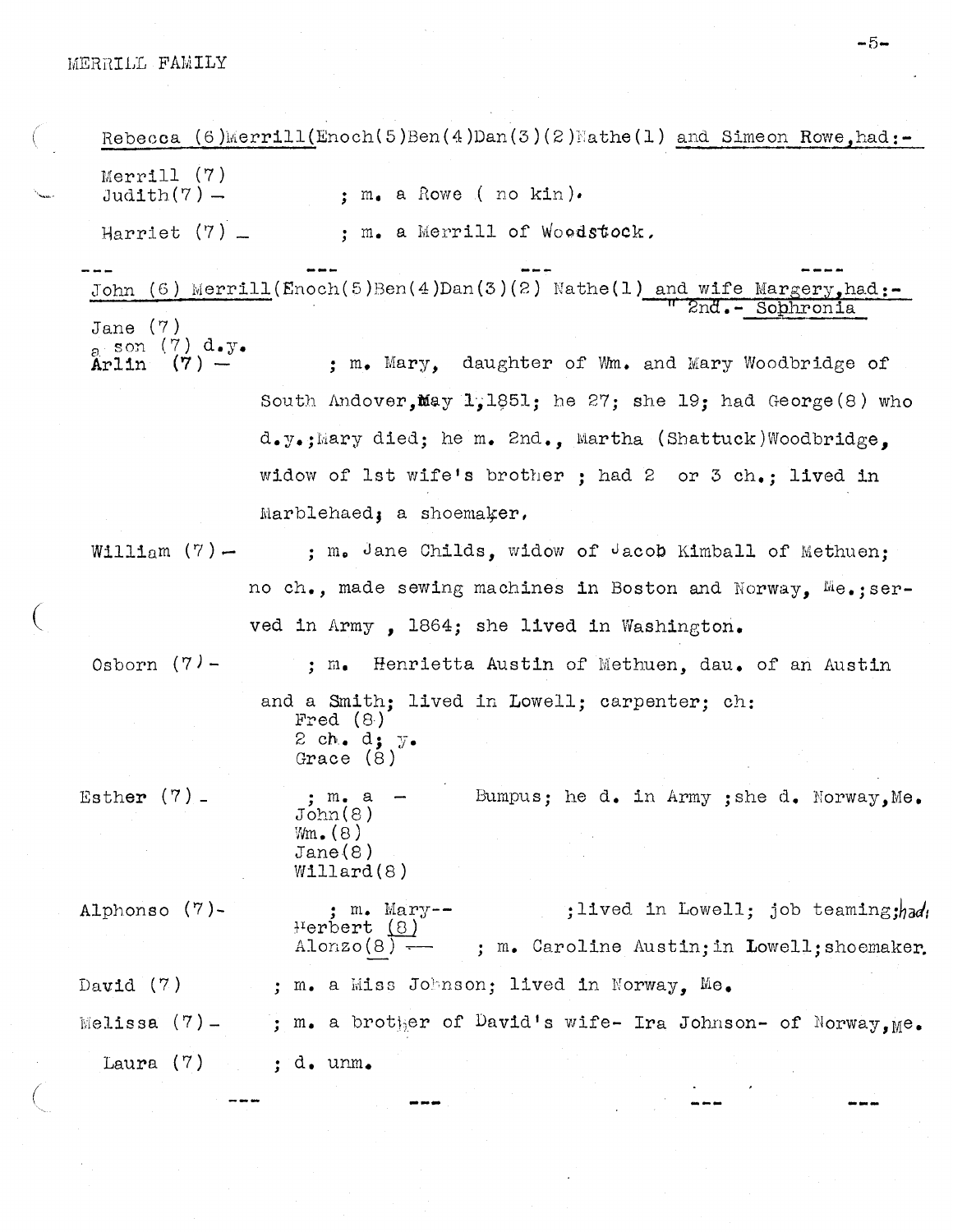$\bigg($ 

.<br>Ngjarje

÷

د د

| Sarah (6) Merrill (Enoch(5)Ben(4)Dan(3)(2)Nathe(1) and Wm. Rowe, had:                                                                                                                                                                                               |
|---------------------------------------------------------------------------------------------------------------------------------------------------------------------------------------------------------------------------------------------------------------------|
| Newell(7)<br>; m. a Farrar.<br>Samantha $(7)$ –<br>$E11$ ery $(7)$<br>W1lson(7)                                                                                                                                                                                     |
| ; lives in Paris, Me.<br>Esther $(7)$ -<br>; m.                                                                                                                                                                                                                     |
|                                                                                                                                                                                                                                                                     |
| John (6) Merrill(John(5)(Ben(4) Dan(3)(2) Nathe(1) and Jenny Cochrane:-<br>of Merrimac, N.H. at/                                                                                                                                                                    |
| ; m. Henry Holt, New Boston, N.H., Sept.2,1816.<br>Pamelia $(7)$ -                                                                                                                                                                                                  |
| ; m. Thomas Gould of $N.H.$ , May 3, 1818.<br>Hannah $(7)$ –                                                                                                                                                                                                        |
| ; m. Jonathan Holt, couson of Henry, above; d. in<br>Polly $(7)$ -                                                                                                                                                                                                  |
| Andover, Jan. 5, 1817.                                                                                                                                                                                                                                              |
| ; m. David Barnard, Jr., of North Andover, Apr. 21, 1822.<br>Sally $(7)$ $-$                                                                                                                                                                                        |
| ; m. Susan Frye; she d. $1864$ ,<br>John $(7)$ -                                                                                                                                                                                                                    |
| Henry $(7)$ -<br>$: d.$ unm.                                                                                                                                                                                                                                        |
| $\sim$ Paniel Worcester of Tewksbury ; lived Tewksbury.<br>Lydia $(7)$ -<br>$; m_{\bullet}$                                                                                                                                                                         |
| ; m. Henry Phelps; lived in North Andover; he a black-<br>Eliza $(7)$ -                                                                                                                                                                                             |
| smith; alive 1901; smart old lady.<br>; m. Simeon Stevens, who d.; she m. 2nd., Horace Durgin;<br>Jane $(7)$ , -                                                                                                                                                    |
| lives in Lawrence.                                                                                                                                                                                                                                                  |
| William (7), b. Aug. 5, 1814; lived in West Andover, 1864; m. Phebe Shatt-                                                                                                                                                                                          |
| uck, Feb. 4, 1836.                                                                                                                                                                                                                                                  |
| ( Think that Mrs. Phelps of No. A., claimed that ABIGAIL , who m.<br>Joshua F. Hill, Sept. 15, 1836, was her sister.)                                                                                                                                               |
| William(7)Merrill(John(6)(5)Ben(4)Dan(3)(2)Nathe(1) and Phebe Shattuck:-                                                                                                                                                                                            |
| Phebe Augusta (8) b. Aug. 29, 1836; m. Ben Franklin Peabody of W. Boxford;<br>son of Ben and Rachel(Hunter) Peabody, Oct.27, 1855; lived<br>with father; ch: Anna Augusta $(9)$ ; Eben Frank $(9)$<br>George William(8), b. July 28,1839; a butcher; Lawrence; unm. |
| Hannah Eliza (8) b. Dec.3,1841; m. Moses Abbott Bailey, s. Tom and Henrietta<br>lived in Lawrence, 1864.                                                                                                                                                            |
| Charles Henry (8), b. Sept.17,1843; m. Jan.17, 1865, Caroline M. Griffin<br>of Methuen, 20, daughter of Rufus and Caroline.                                                                                                                                         |

 $\frac{1}{2} \left( \frac{1}{2} \right) \left( \frac{1}{2} \right) \left( \frac{1}{2} \right)$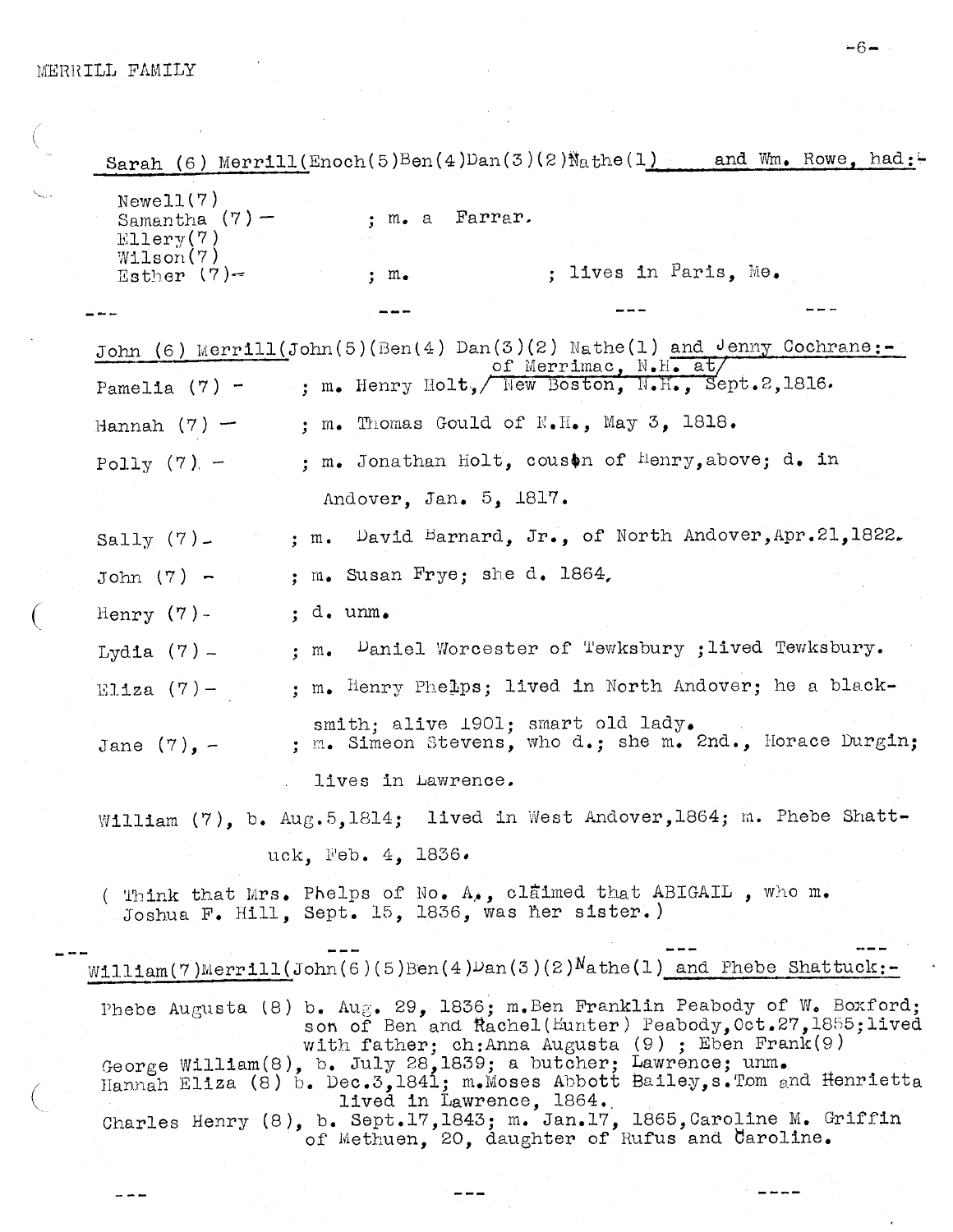of Newbu Mary(5) Merrill(Ben(4) Dan(3)(2)Nathe(1) and Simeon Merrill/ had:-Joel (6), b. 1784 ; d. 1844 at Worcester Insane Asylum ; he m.

> Sarah Stimpson of North Reading, who was born near the pond; she d. Sept. 1859, at 85; he was a shoemaker; lived for a time in Amherst, Ma82.,then returned to Andover and lived in Abbott Village; then to West Andover, where Ed. Boutwell's time in Amherst, Mass., then returned to Andover and lived<br>Abbott Village; then to West Andover, where Ed. Boutwell'<br>stands, until 1844, when he went to live with Jan.17621...<br>(Mary had lilegitinate son by-Capt. Furbush, J

abboot village; then to west Andover, where ha. boutwell<br>stands, until 1844, when he went to live with son range<br>(Mary hed illegitimate son by-Capt. Furbush. Jan.1768) Joel (6) Merrill( above ) and Sarah Stimpson, had :-

Sally (7), b. in Amherst, Mass.,Mch. 22, 1801; unm. lived with bro.Jas. Elijah  $(7)$ , b.1802; m. widow Rhoda George ( probably nee Chandler); lived north of Frye Village ; d. 1848; widow m. Nathan Towns, died soon after;-had Louisa (8) died unm. Mary  $(7)$ , b. 1802; m. John Cochrane, son of James, Aug. 12, 1823; lived in Stephen Lovejoy's house awhile; then to Buffalo,  $N_{\bullet}Y_{\bullet}$ ;  $(8)$  Mch.2, a shoemaker; - Emeline,  $\overline{b}$ ./1822; m. Luke Beverly.

Sarah (8) ; m. James (8) Mary Ann(8)

Eliza (7) -  $\ldots$  ;m. Michael Murphy , overseer in carpet mill in Wisconsin; has twins.

Charlotte  $(7)$  ; d. unm.

Lucinda  $(7)$ ; d.unm.

| Harriet $(7)$ -  | : m. Joseph Cooper of Lowell; went to Wisconsin.                          |
|------------------|---------------------------------------------------------------------------|
| Augustus $(7)$ - | ; m. July 2, 1837, Catherine, widow of Nathan                             |
|                  | Shattuck, and dau. of Tom Rogers, of Methuen; lived                       |
|                  | in Andover- Lawrence district and Frye Village, had                       |
|                  | James: Catherine; Abby; Martha ; Ann.                                     |
|                  | James $(7)$ , b. April 5, 1814; m. Susan Berry, (whose father died at sea |
|                  | hofono aho we home lakes Ion Donner and Homeste                           |

before she we,s born) dau. Jos. Berry and Hannah Daniels, b. in Newburyport,l826. Ezra (7) ; m. Mary Pickering ; near Boston; lived in Newburyport; no ch.

 $-7-$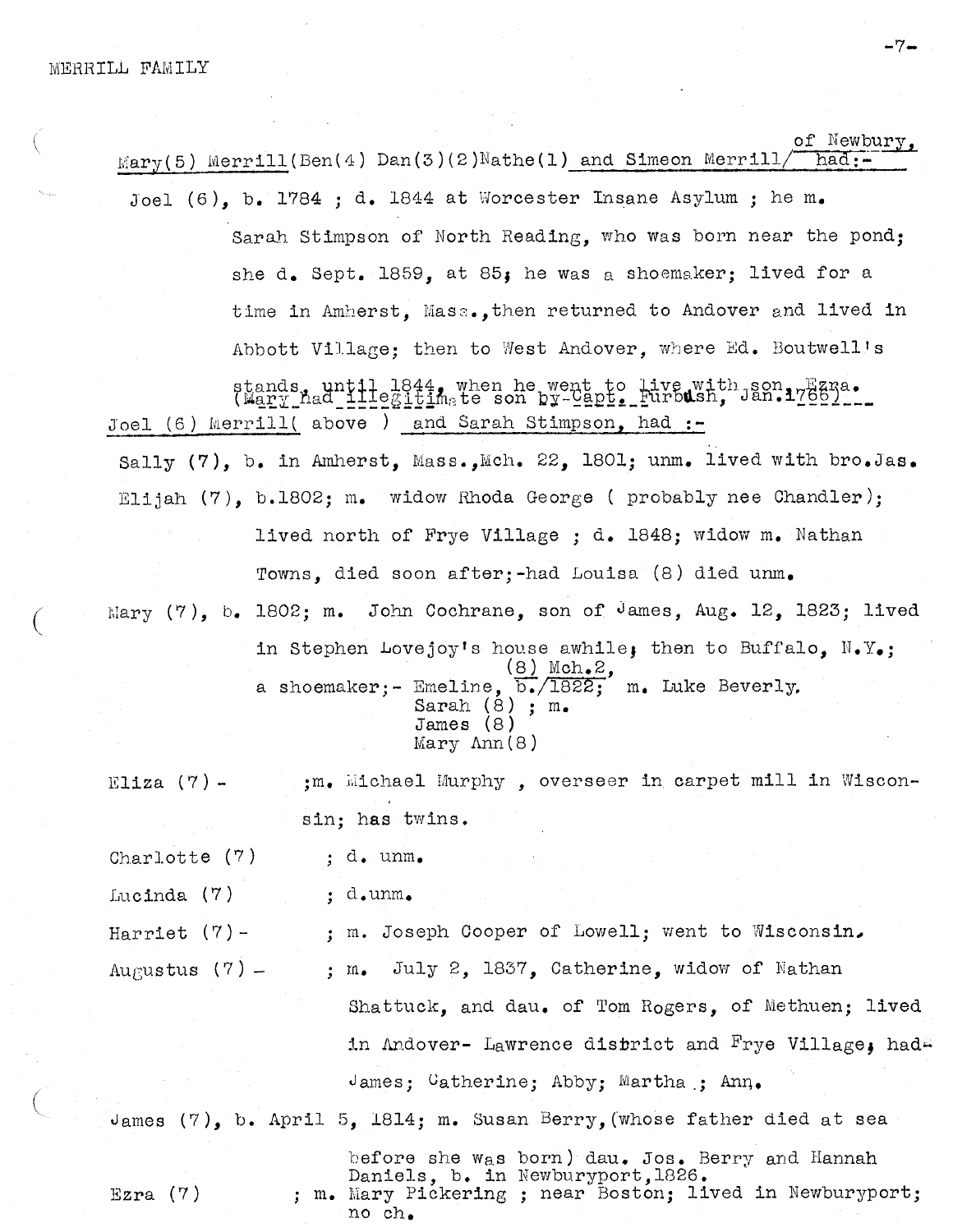(Elizabeth Berry, sister of Susan, wife of Fames (7) Merrill, married lst. Nelson Cross of Methuen; m. 2nd., Capt. Samuel Cross, also of Methuen and settled in eastern part of the town. Had :-Abby Cross; Wm. Cross; Jerome Cross and Mary Cross.) James (7) Merrill (Joel (6) Mary (5) Ben (4) Dan (3(2) Nathe (1) and Susan Berry:-Jan.  $d$ .  $71863$ ; in Army; age 22; unm. James Warwick (8) Elizabeth  $\theta$ ane (8) b. 1840; d.y. Elizabeth (8), b. Nov. 1844; teacher; married; to California. Abby  $(8)$  d.y. ; minister in Lynn; Cal.  $W1111am$  (8) Francelia (8) Charles (8) Eddy Roscoe (8) Everett Bradford(8)  $Dantel(6)$  Merrill (Enoch(5)Ben(4)Dan(3)(2)Nathe(1) and Sarah Trow:-Daniel Trow (7) b. 1812; m. Martha Emerson, dau. of Samuel Emerson and a Morse, of Balem, N.H.; lived in Lawrence; d.Aug.1850. duplicate)  $pg.4)$ Sarah (7) b. 1816; d. unm. Harriet  $(7)$ , b. 1819; d. unm. ;  $m_{\bullet}$  Susan Frye;-Polly Ann(8); John, (8).  $John(7)$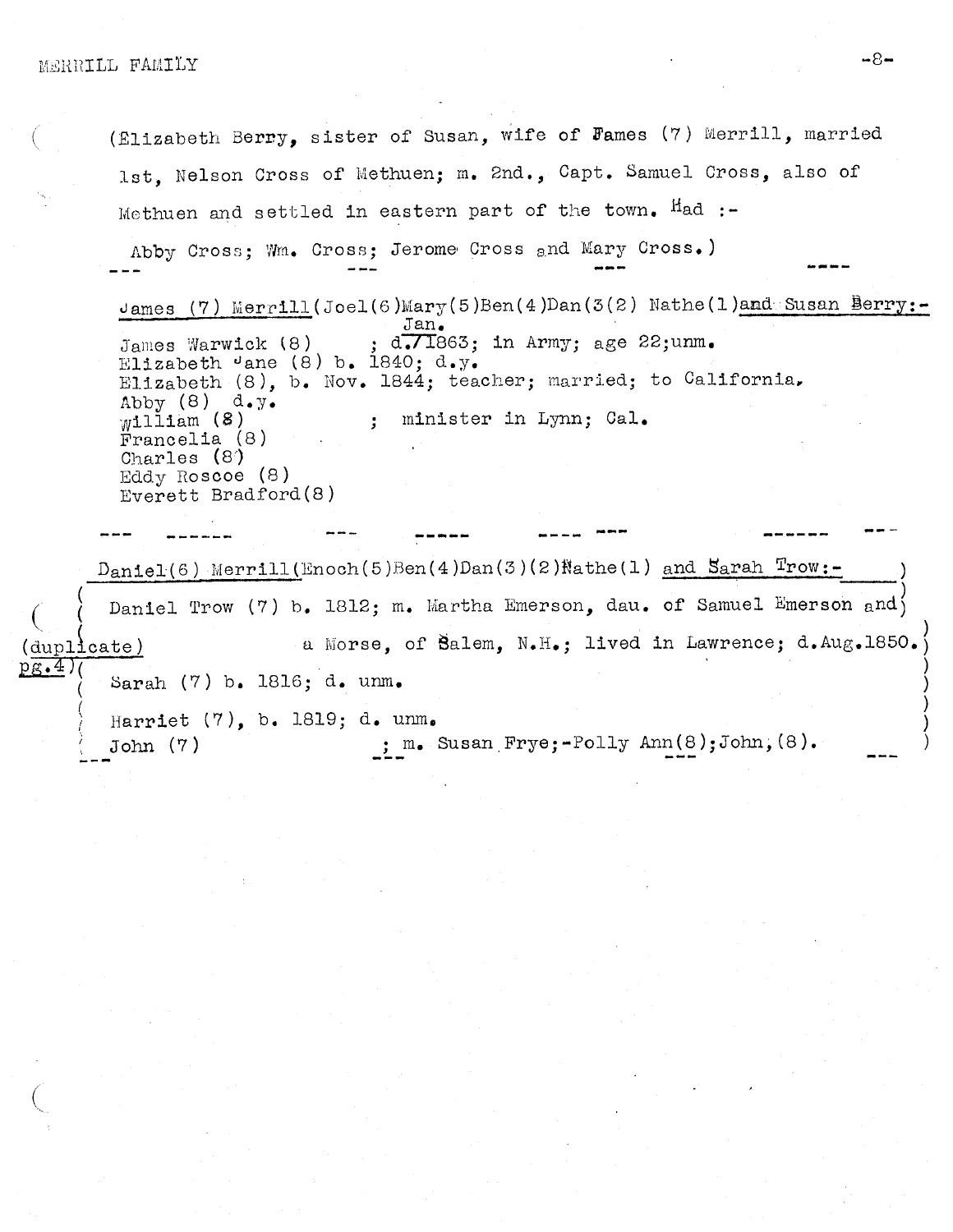NOTES

Amos Clough Merrill, of North Andover, born March 15, 1797, a shoemaker, kept the toll-bridge.

—9-.

He married first, Dec.2,l819, Elizabeth Chandler, daughter of Maj. Chandler and Phebe Dane, b. Nov.  $27$ , 1797. She died May 17, 1836. He married 2nd., in 1839, Alvina Bodwell, by whom he had two children not given in Chandler book. He died, 3uly 20, 1872.

Amos, son of Amos above and Elizabeth, born Nov. 18, 1820, went to Danvers, where he married, Jan. 19, 1844, Abby Allen Upton, daughter of Sheriff Stephen Upton.Shê was born Sept. 17, 1824. Amos was <sup>a</sup> merchant in South Danvers, and a  $P$ rovost Marshall during the Civil War. They had five children.

Elizabeth, daughter of Amos and Elizabeth, was born next, July 16, 1822. She married, Sept. 12, 1839, Joseph Warren Upton, b. Nov. 18. 1821, a son of Stephen Upton, sheriff, and Elizabeth Wheeler. She was a teacher in Derry, N.H. and later in South Danvers; in <sup>1822</sup> was librarian at Peabody Institute. Had four children.

Lavinia, sister to Elizabeth, was born march 23, 1824; married Ben Parker Saunders, a machinist at Davis and Furbers. They had four  $ch_{\bullet}$ 

Augusta, another sister, was born May 18, 1826, and died July 19, 1830. She is buried in West Andover, beside her mother.

Joseph Chandler, second son of Amos and Elizabeth, born March 18, 1828 , m. May, 1856, Louisa Buchanan of Rentucky. He was overseer in the coal mines near Cincinnatti, a merchant at Callittsburg, Ky., and served as Quartermaster of the 9th Virginia  $\text{R}_{\text{eg.}}$  3 years-(probably a rebel). Left service in the winter of '65. Could not tell which side he was on- West Virginia or Virginia. Had <sup>3</sup> children.

Caroline, another daughter, was born April 3, 1830. Was a school teacher at Lynn.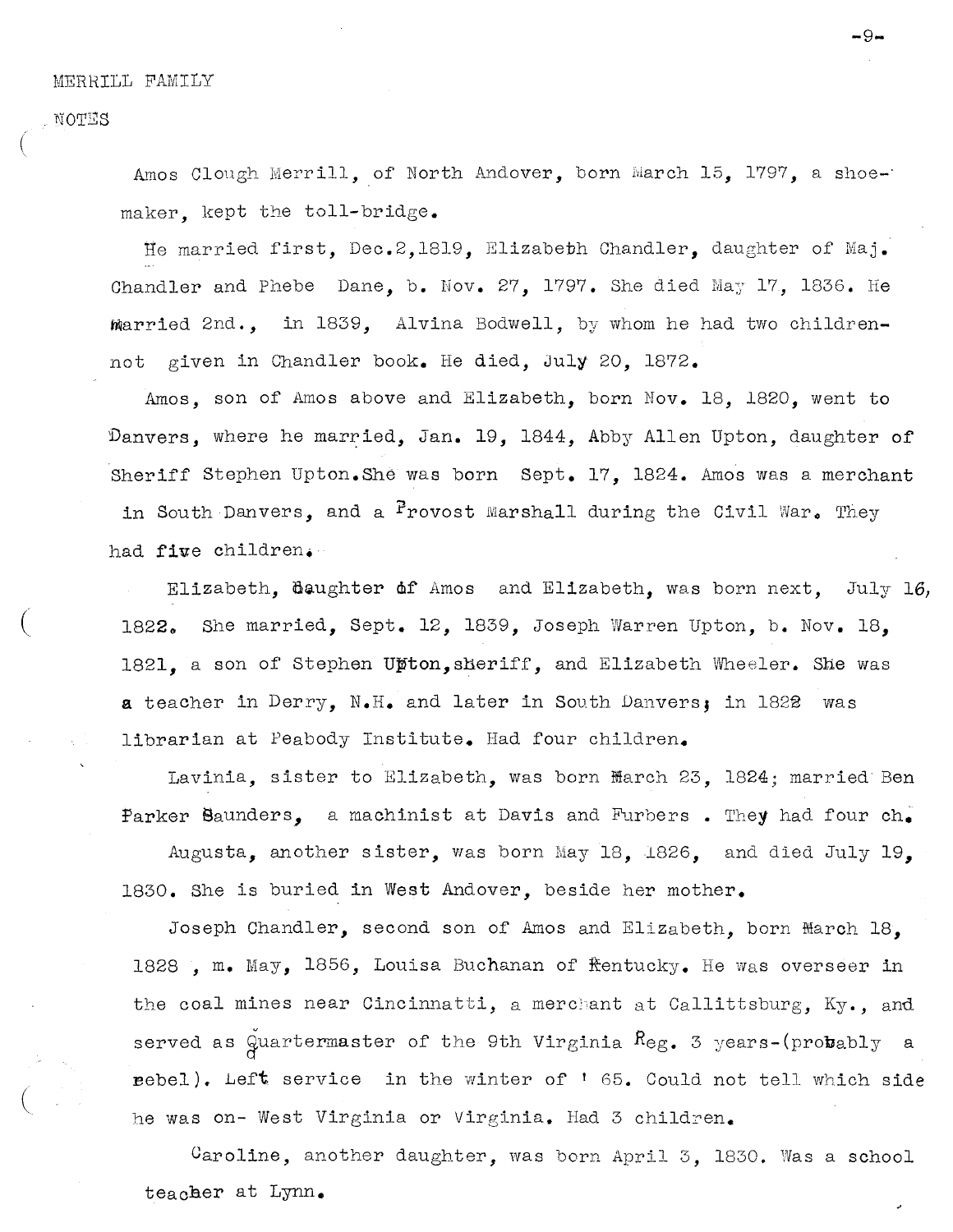NOTES -2-

Augusta, daughter of Amos Ciough Merrill and wife Elizabeth, was born May 11, 1832; married in North Andover, Feb. 26, 1857, Joseph Fairfield  $-$  ( blotted over ) b. Jan. 30. 1809; moved to New Boston, N.H.; had <sup>2</sup> children.

Maria, b. 1844 ; died in Danvers Asylum at 22. in 1865. (dau. 2nd.w. oston, N.H.; had 2 children.<br>
Maria, b. 1844 ; died in Danvers Asylum at 22, in 1865, (dau. 2nd<br>
Sarah Ann Merrill, youngest daughter of Amos and Elizabeth, was<br>
at the toll-house, in So. Lawrence. born may 6, 1836, She was a teacher in South Panvers; married, Nov. 17, New Boston, N.H.; had 2 children.<br>
Maria, b. 1844; died in Danvers Asylum at 22, in 1865, (dau. 2nd.w<br>
Sarah Ann Merrill, youngest daughter of Amos and Elizabeth, was<br>
shorn May 6, 1836, She was a teacher in South Panvers; at North Andover P.O. until Nov. 2, 1896; died Dec. 18, 1896.

Moses, son of Amos and Alvina Bodwell, the second wife, lived in North Andover.

------( Maybe for No. Andover or Lawrence records.)

Otis Merrill 23, died March 2, 1862, in Newberne. He was unmarried and son of Rodney and Deanthia Merrill, born in  $S_{\text{a}}$ lem. N.H.. Died of measles. Probably <sup>a</sup> soldier, and very likely credited to Andover,

 $d.1789:$ Rhoda (5) Bailey, (Amos(4)Richard(3), born  $1763$ ; married in 1784. Samuel Merrill, son of Samuel ( not placed yet). His second wife was Chloe Bailey, daughter of Nathan (5) (4) of ANDOVER. The children:-

dames (6) b.  $1785$ ; m. Abigail Woodbury; lived in Methuen; had:-Charles (7) Jonathan (7), b. 1819. Alvah (7), Abby Frances, b.1825 ; m. Calvin Wason of Candia, N.H.<br>Lois (7) lived in Andover. lived in Andover. Rhoda Jane (7) Abigail (6), b. 1787; d. 1812